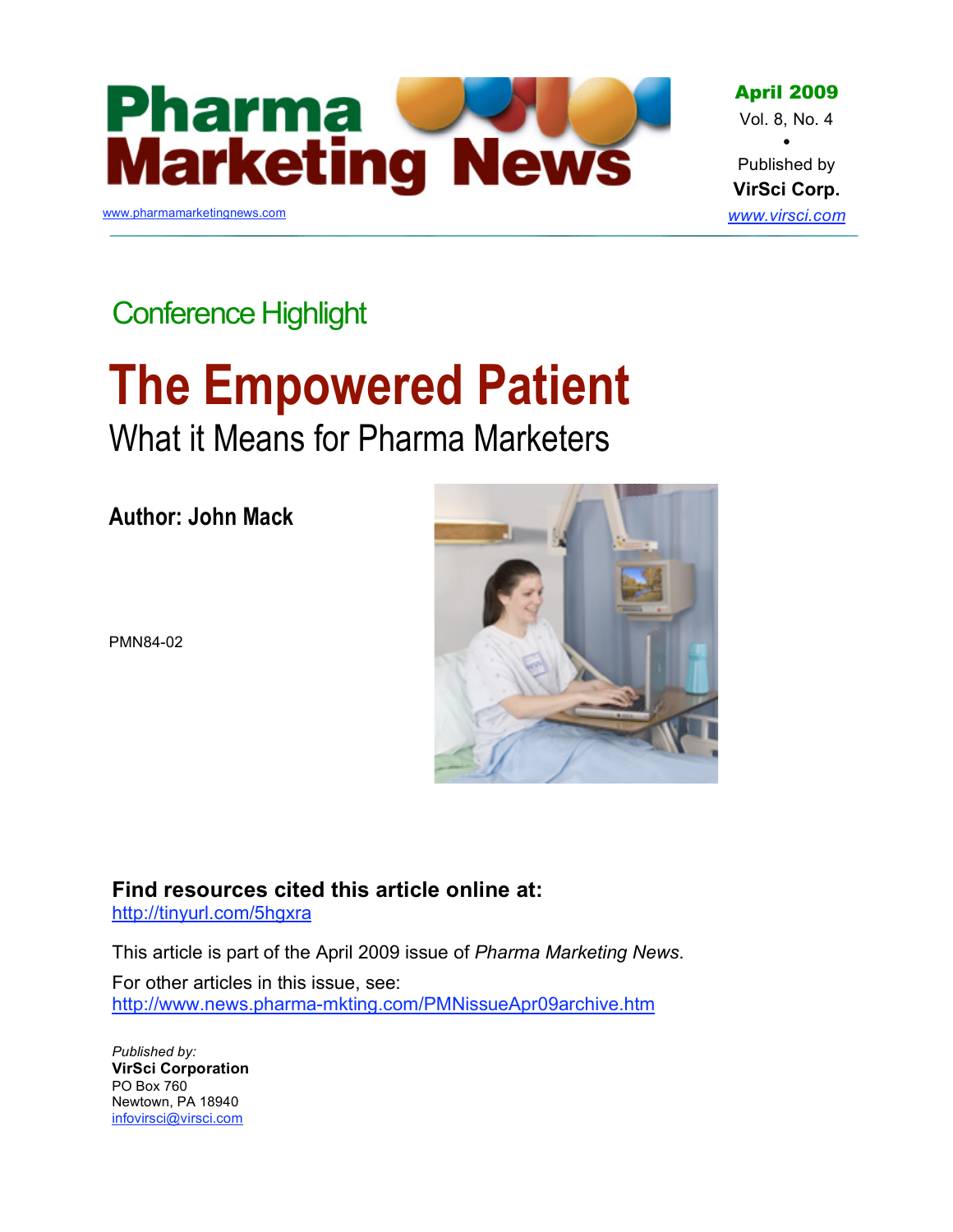rthur Higgins, Chairman of the Board, Bayer Schering Pharma AG and President of the European Federation of Pharmaceutical Industries and Associations (EFPIA), once said that "Patients' empowerment lies at the basis of a modern, sustainable healthcare system ... Greater patient involvement means … giving them more control on decisions affecting their health." **A**

This is a far cry from the opinion stated in 2006 by the Coalition for Healthcare Communication (ie, major advertising agencies) that "the patient is the decision-maker only with respect to whether a practitioner should be approached" (see "DTC without the Risk"; http://tinyurl.com/ccy2bt).

#### **The Power of Patient Empowerment**

The following are key tenets of patient empowerment:

- Patients cannot be forced to follow a lifestyle dictated by others.
- Preventive medicine requires patient empowerment for it to be effective.
- Patients as consumers have the right to make their own choices and the ability to act on them.

Selecting the appropriate pharmaceutical product is one of the choices that empowered patients can make. But according to Reinhard Angelmar, the Salmon and Rameau Fellow in Healthcare Management and Professor of Marketing at INSEAD, empowered patients are involved before a drug even makes it to the market.

"Patients can influence decisions at every product lifecycle stage," said Angelmar at the recent eyeforpharma SFE Europe 2009 conference.

Angelmar's presentation emphasized that patients are becoming more empowered, which makes the "push" model of marketing less effective. He made a case for pharmaceutical companies to become more patient centric where the "patient is boss." He also emphasized new EU regulations in the works may allow more effective direct interactions with patients.

While Angelmar focused mostly on the EU, much of what he said has relevance to the US as well.

# **It Starts with Research**

Patient empowerment "starts with research," said Angelmar. "Patient power is reaching back into the R&D process deeply." As an example, Angelmar described how breast cancer patients in the US were instrumental in diverting funds from the Department of Defense to breast cancer research.

In a number of countries, patient organizations are represented in government research funding processes.

Angelmar cited several cases where patients influenced one or the other stages in a drug product's lifecycle whether it be research, development, market authorization, market access, or in-market stage. In one case—the approval of Novartis' AMD drug Lucentis—Angelmar claimed that patients were instrumental in getting Britain's cost-effectiveness watchdog NICE to change its position and approve the drug for wider use than it originally intended.

"Last, but not least," said Angelmar, "when products come on the market patients may have a role in what brands get prescribed and whether or not they comply and persist with the treatment."

#### **Degrees of Patient Empowerment**

Angelmar discussed several models representing different degrees of patient empowerment, or lack thereof, during the treatment process all the way from "gods in white coats" model where basically the physicians do everything to the "autonomous patient" model where doctors no longer are seen as capable of determining what will benefit their patients. "What do we mean by patient empowerment?" Angelmar asked. "Does it mean going all the way to the autonomous patient model? Would that be good for the industry? I'm not sure."

Where are the opportunities for patients to take charge of their health? For \$399 you can order a genetic analysis and learn if you have a predisposition for a genetic disease. Sergi Brin, Google co-founder, discovered that he had a genetic code linked to Parkinson's disease. "Technologies that did not exist until recently," said Angelmar, "are now within our reach." Prices are following the trend in consumer electronics and are dropping rapidly.

When consumers find out they have a medical condition or predisposition for developing one, they decide how to get treatment. "In Germany, the majority [of consumers] take natural remedies first," noted Angelmar. When that doesn't work, the majority go to the pharmacist to purchase nonprescription OTC medicines.

"European patients have a broad range of sources for health information," said Angelmar. "More and more people in Europe are consulting the Internet about their health issues." In the use, the majority

*Continues…*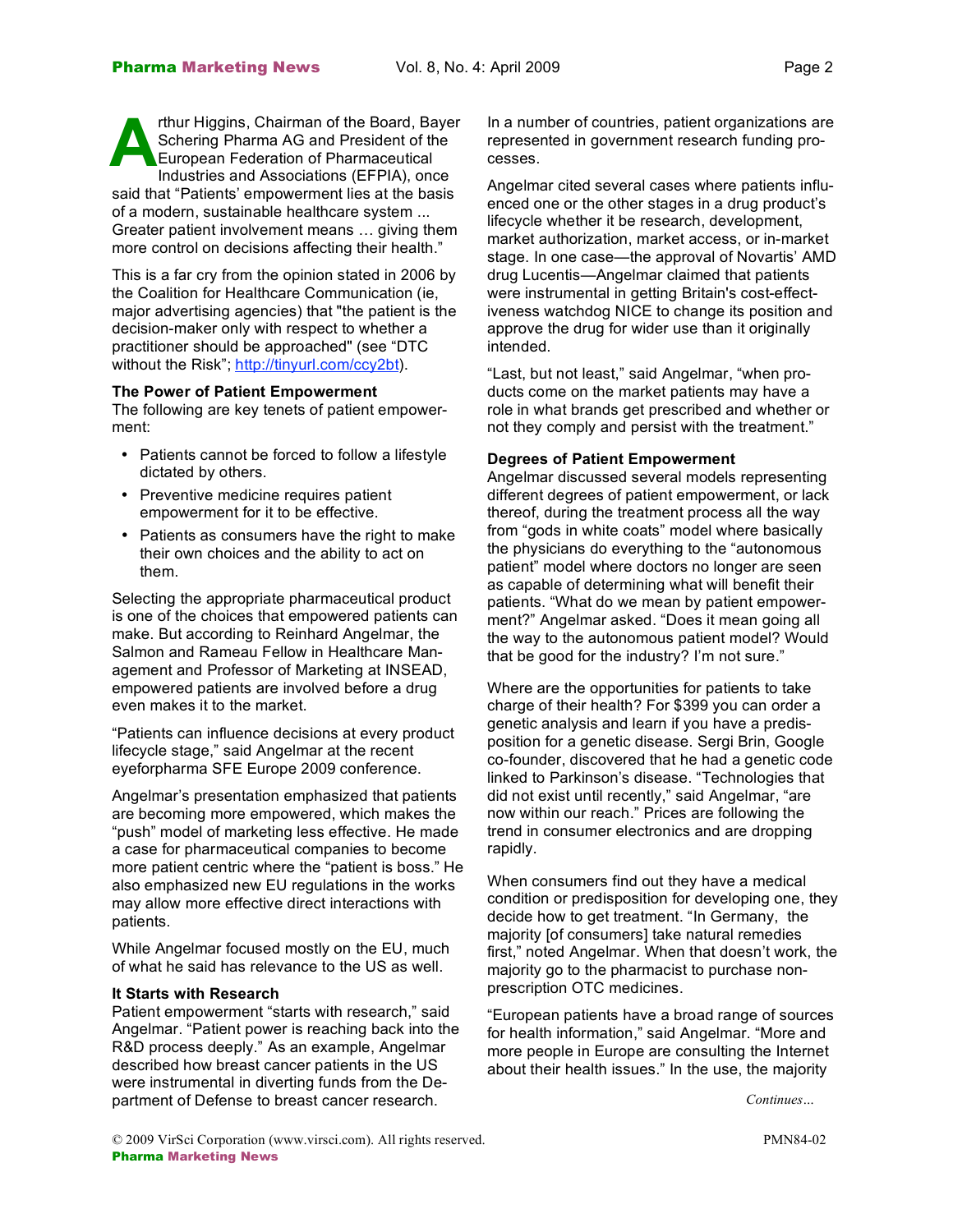

The most recent time you wanted information on cancer, where did you go first?

Figure 1: Actual Sources of Cancer Information (2003 and 2005). Source: National Cancer Institute, Health Information Trends National Survey (HINTS); http://hints.cancer.gov/briefs.jsp

of cancer patients go to the Internet first when they want information (see Figure 1, above). The healthcare professional, however, was the "preferred" source when there was a strong need to get information about cancer.

The latest data from Manhattan Research says that 66% of all US adults went online for health information in 2008 and 66% of these (or 51% of all adults) searched for drug information online. "If you are working in certain franchise areas," said Angelmar, "you will want to know the role that the Internet and other information sources plays for your patients."

#### **European Patients are Online**

According to Manhattan Research, 150 million European adults went online for health information during 2008; 70 million adults went online for pharmaceutical information. When health issues occur, online European consumers are more likely to first turn to the internet than go directly to their doctors.

In Europe only 47% of online adults went online for product information compared to 66% in the US. "This is probably because of regulatory constraints," said Angelmar. "There's a possibility that these constraints in the EU will be changed," he noted.

#### **Influence Over Prescribing**

When patients in Europe do finally go to the physician, what influence do they have about their medication? A survey of German patients found that a majority will ask their physicians to prescribe medications that they know or with which they have had a good experience (see Figure 2, pg 4).

"Of course," noted Angelmar, "in the US where there is consumer advertising, one of the goals is to get consumers to request your brand."

Patient requests for specific drugs vary by medical condition. For symptomatic conditions such as ED and ADHD that are easy to self-diagnose, patient requests for specific drugs are more frequent than for drugs that treat asymptomatic, difficult to selfdiagnose conditions such as diabetes and hypertension (see Figure 3, pg 4).

The probability that the physician will honor a request also varies by condition. This is primarily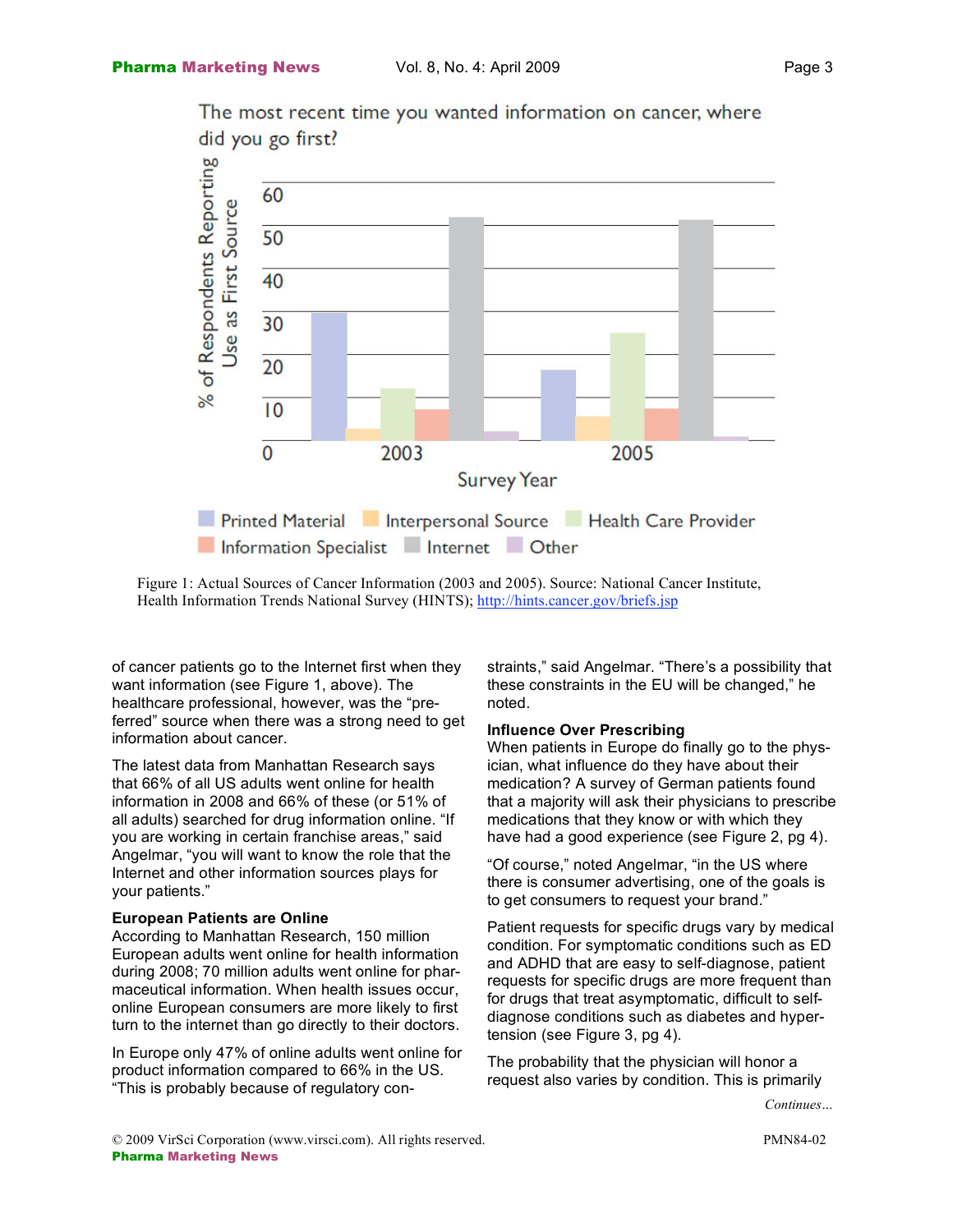# I ask my doctor to prescribe me medicines which I know or with which I have had a good experience



Figure 2. Many German Patients Request Specific Rx Medicines. Source: Typologie der Wunsche, 2008



Figure 3. Patient Rx Requests and Physician Responses By Condition (US). Source: Verispan's Physician Drug & Diagnosis Audit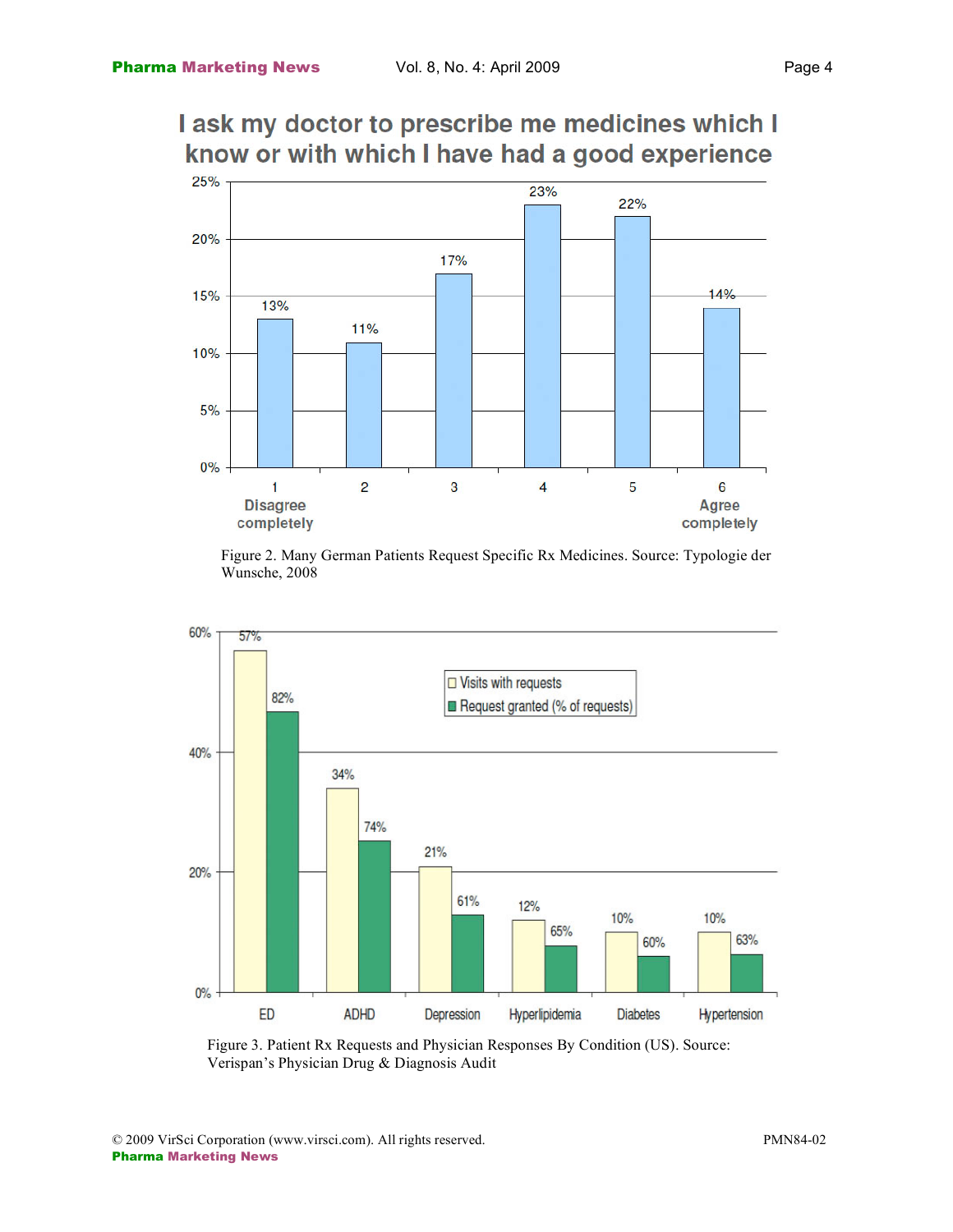due to competition, said Angelmar. There are many treatment choices for diabetes, hyperlipidemia, and hypertension and less options for ED and ADHD.

"The key point," said Angelmar, "is that patient empowerment and patient behavior varies greatly across conditions and it is very important to know how your patients behave, how empowered they are, and where do they look for information."

# **Patients Determine Compliance**

Once patients get the prescription, all the power is in their hands. They decide whether they get the prescription filled, whether they take the medication, and whether they persist with the treatment. "We know that there is a big problem with compliance and persistence," said Angelmar.

A classic case of the power of patients concerns Avandia. When a study was published in the May 21, 2007 issue of the NEJM that seemed to show an increase in myocardial infarction and death due to Avandia, primary care physicians and endocrinologists were somewhat skeptical but their patients were very concerned. "What happened was very bad for Avandia," noted Angelmar. "Within a week Avandia's share of the dynamic market dropped from about 15% to 5%. I think that tells us something about patient power."

#### **Drivers of Patient Empowerment**

"The overall picture shows quite a lot of patient empowerment all the way through the patient journey," Angelmar summed up. The drivers of patient empowerment are:

OPPORTUNITY: Opportunities for patients to control decisions

- Patient advocacy organizations
- Patient rights
- Regulations regarding patient representation and involvement
- More choice, e.g., Rx to OTC switching
- Easier access to Rx medicines (e.g., internet pharmacies)
- Easier access to health and medicines information
- Decision aids
- Media interest in health and pharma

ABILITY: Patients' ability to control decisions in a way that improves their health

- Health and medical knowledge
- Patient skills: "expert patients"

MOTIVATION: Patients' motivation to control decisions

- Interest in health
- Desire to be in control
- Cost sharing raises motivation to get "value for money"

#### **Patient-Centric Pharma**

Patient empowerment could be a threat to the classic pharma model, which is essentially a push model where product is pushed to the end user through a physician-centric model. With patient empowerment, pushing will be less effective. The pressure of payers on physician prescribing habits also make the push model less effective.

What can pharma companies do? "One option," said Angelmar, "is to think push-pull like in consumer goods markets, getting patients to pull brands through the channel, getting patients to request products from physicians and payers."

"Another option is to look at this as a cooperative game where we are all partners with one common goal, which is not to get patients to take our pills, but to improve patient outcomes. If we refocus on patient and patient outcomes then we become partners," said Angelmar

"If we as a pharma company develop unique expertise in decoding the behavior, needs, motivations of patients, then this unique knowledge can be the basis of what we do and we can also use this knowledge to help healthcare professionals and payers to put into place programs that achieve better patient outcomes." (Figure 4, pg 6)

#### **Relevance of Social Media**

This model is very well suited to social networking where pharmaceutical companies can listen to the voice of the patient and engage accordingly. Usually, pharmaceutical marketers would do market research—ie, focus groups—to do this. Social media engagement is much more effective and not so artificial.

"This would mean moving to a patient-centric organization where the patients are really in the center and all the players in the healthcare system are seen as supporting the patient," said Angelmar. "All the internal functions then have as their mission to develop programs to achieve good patient outcomes."

Angelmar pointed out that the consumer goods industry uses this model. At Procter and Gamble, for example, the mantra is "The Consumer is Boss." P&G's best secret weapon is "consumer market knowledge" (CMK). CMK competency within P&G builds the company's renowned gutlevel understanding of "what consumers think and what they want." It champions the voice of the customer within P&G. *Continues…*

© 2009 VirSci Corporation (www.virsci.com). All rights reserved. PMN84-02 Pharma Marketing News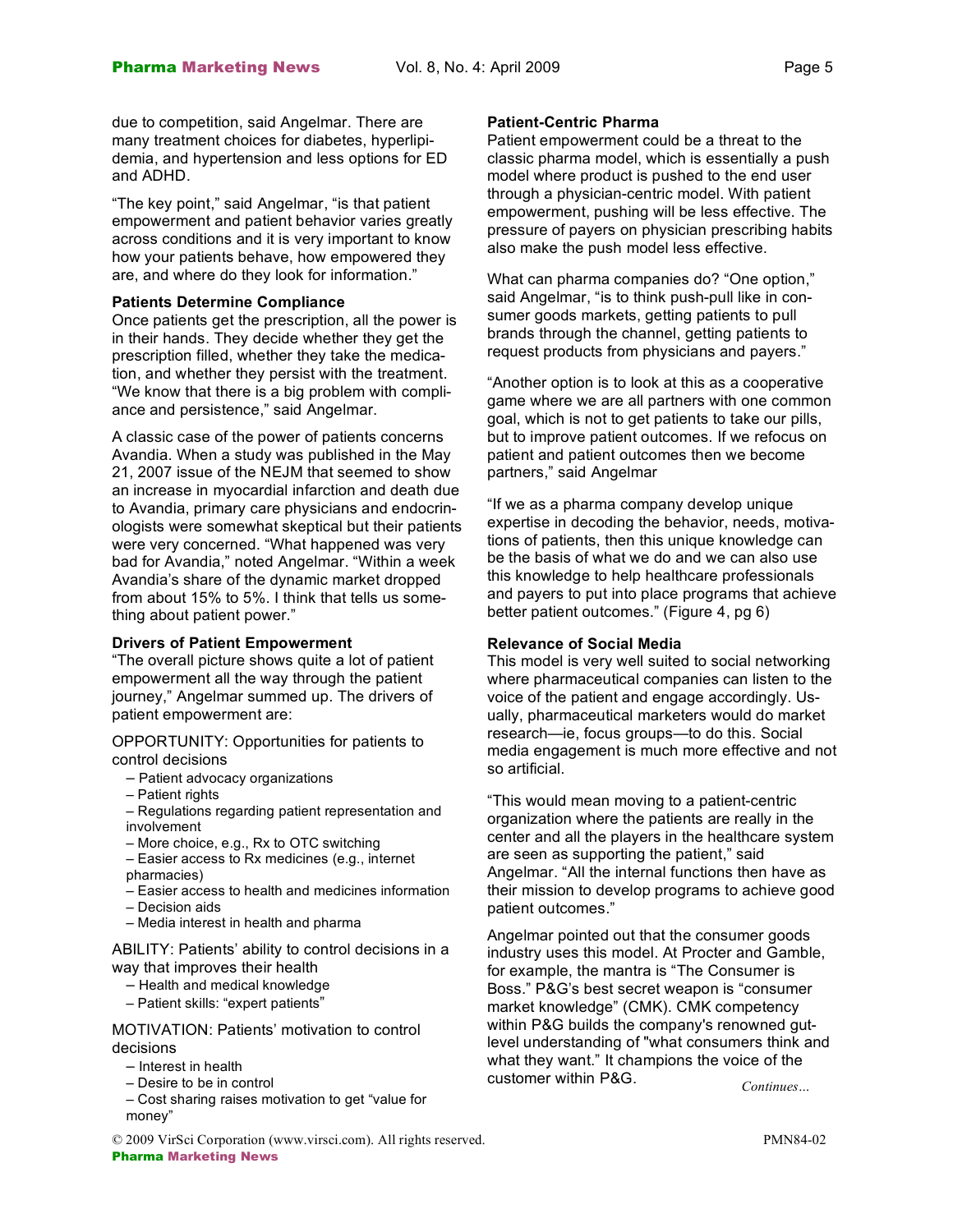

Figure 4. Patient-Centric Model. Figure courtesy of Reinhard Angelmar

Pharmaceutical companies have experience with physician-centric models where they can be said to have "physician market knowledge." Medical Science Liaisons (MSLs) usually fulfill the role of championing the voice of physicians within pharmaceutical companies. Unfortunately, however, pharma has no such consumer-centric champions who understand what consumers think and want.

### **European Union Barriers**

Angelmar suggests that pharmaceutical companies should use the same customer relationship tools on the consumer side as it uses on the physicians' side. Personalized interactions with patients, admits Angelmar, is not that easy in Europe because of regulatory constraints.

Regarding those constraints, Angelmar reviewed EU policies on communicating with patients.

The EU prohibits consumer advertising of Rx medicines. Advertising is defined as "… any form of door-to-door information, canvassing activity or inducement designed to promote the prescription, supply, sale or consumption of medicinal products." Excluded from this definition are labeling

and package leaflets, correspondence answering questions about particular medicinal products, factual, informative announcements and reference material (e.g., pack changes, adverse-reaction warnings, trade catalogues and price lists), and information relating to human health or diseases.

Angelmar noted that the interpretation of what is allowed differs from country to country within the EU. In some countries, for example, even labels and package leaflets are considered to be advertising unless they accompany the prescription.

For EU consumers, this results in variations in information access for identical products depending on the country in which they live, travel, or seek healthcare, as well as their access to the internet and their language skills. "If you can read English," said Angelmar, "you can get all the information you want. If you don't read English, forget about it!"

Angelmar also pointed out that there are no restrictions for other stakeholders or individuals to comment on medicines for which they have no responsibility or requirement to demonstrate their

*Continues…*